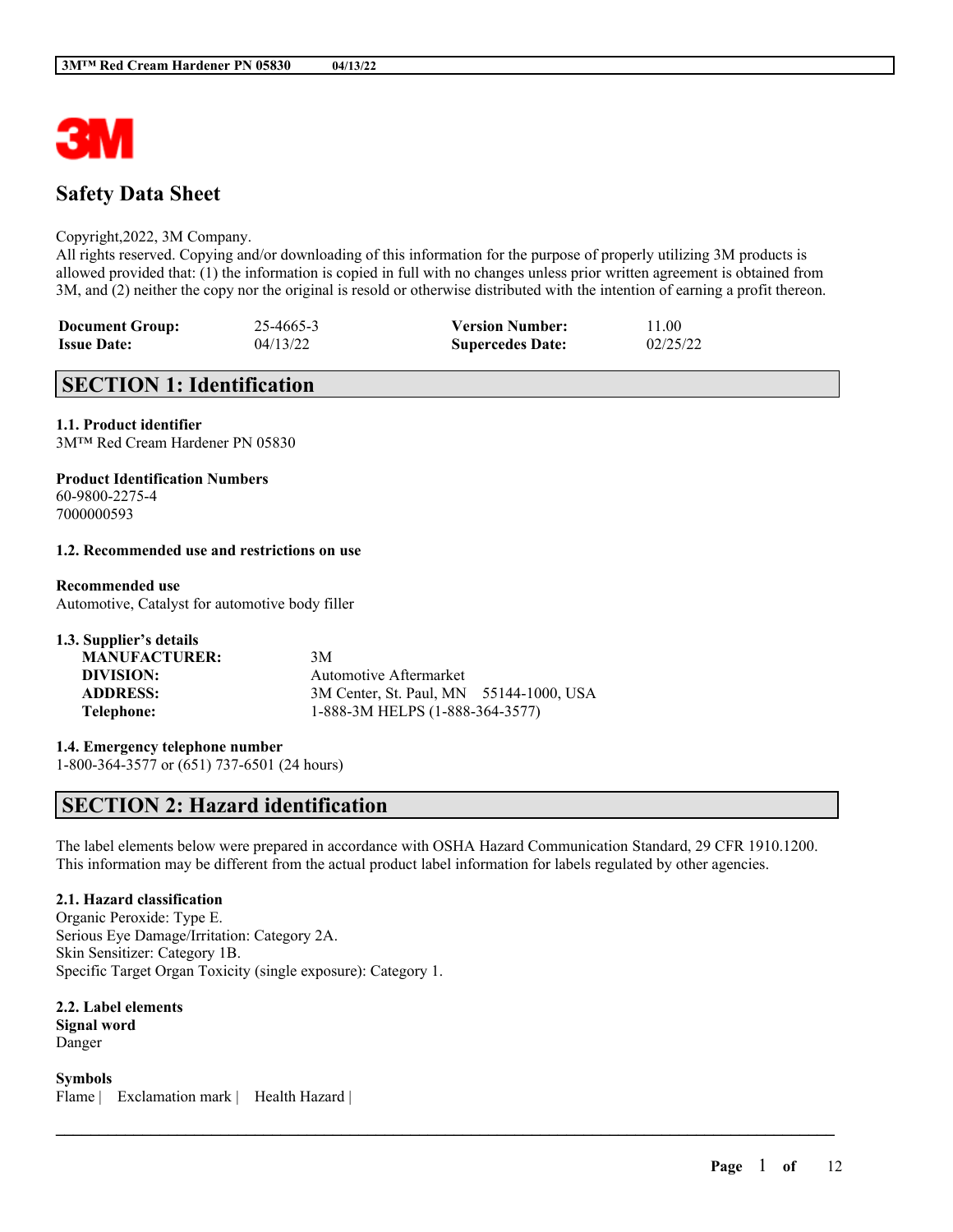**Pictograms**



**Hazard Statements** Heating may cause a fire.

Causes serious eye irritation. May cause an allergic skin reaction.

Causes damage to organs: cardiovascular system | nervous system | kidney/urinary tract | respiratory system |

#### **Precautionary Statements General:**

Keep out of reach of children.

### **Prevention:**

Keep away from heat/sparks/open flames/hot surfaces. - No smoking. Keep away from clothing and other combustible materials. Keep only in original container. Do not breathe dust/fume/gas/mist/vapors/spray. Wear protective gloves and eye/face protection. Do not eat, drink or smoke when using this product. Wash thoroughly after handling. Contaminated work clothing must not be allowed out of the workplace.

#### **Response:**

IF IN EYES: Rinse cautiously with water for several minutes. Remove contact lenses, if present and easy to do. Continue rinsing.

If eye irritation persists: Get medical advice/attention. IF ON SKIN: Wash with plenty of soap and water. If skin irritation or rash occurs: Get medical advice/attention. Wash contaminated clothing before reuse. IF exposed: Call a POISON CENTER or doctor/physician. Specific treatment (see Notes to Physician on this label).

#### **Storage:**

Protect from sunlight. Store at temperatures not exceeding 32C/90F. Keep cool. Store locked up. Store away from other materials.

#### **Disposal:**

Dispose of contents/container in accordance with applicable local/regional/national/international regulations.

# **Notes to Physician:**

This product contains ethylene glycol. If there is reasonable suspicion of ethylene glycol poisoning, intravenous (IV)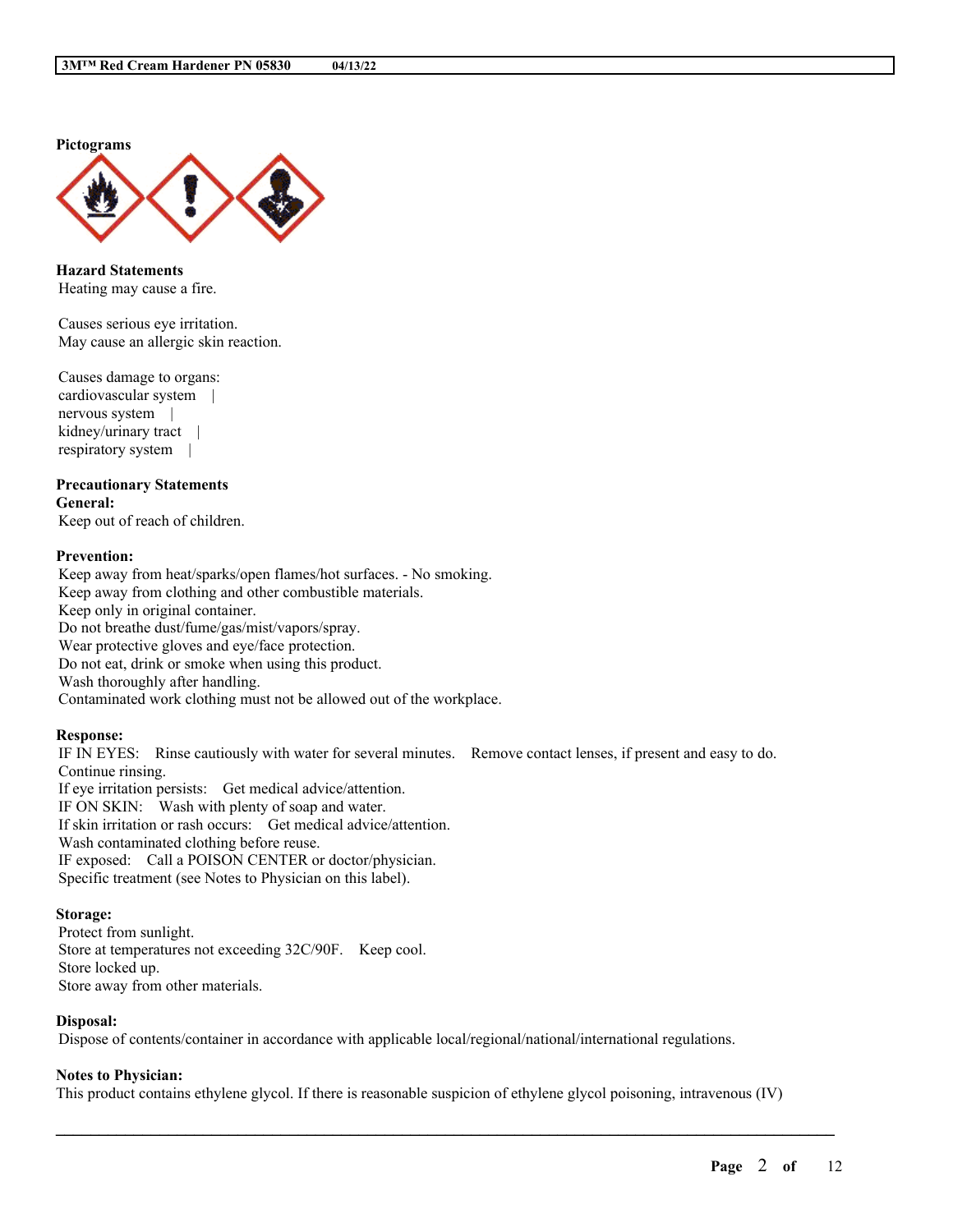administration with either fomepizole (preferred) or ethanol (if fomepizole is unavailable) should be considered as part of the medical management.

15% of the mixture consists of ingredients of unknown acute inhalation toxicity.

# **SECTION 3: Composition/information on ingredients**

| Ingredient                                                       | C.A.S. No.     | $\%$ by Wt                          |
|------------------------------------------------------------------|----------------|-------------------------------------|
| Benzoyl Peroxide                                                 | $ 94-36-0 $    | 60 Trade Secret *<br>$30 -$         |
| Benzoic Acid, C9-11-Branched Alkyl Esters                        | 131298-44-7    | 30 Trade Secret *<br>$10 -$         |
| Water                                                            | 7732-18-5      | 30 Trade Secret *<br>$10 -$         |
| Calcium Sulfate                                                  | 7778-18-9      | 10 Trade Secret *<br>$\blacksquare$ |
| Zinc Stearate                                                    | $557 - 05 - 1$ | - 10 Trade Secret *                 |
| Ethylene Glycol                                                  | $107 - 21 - 1$ | $\leq$ 7.5 Trade Secret $*$         |
| Iron Oxide (FE2O3)                                               | 1309-37-1      | 1 - 5 Trade Secret *                |
| Oxirane, Polymer with Methyloxirane, Monobutyl Ether   9038-95-3 |                | $\leq$ 5 Trade Secret *             |

\*The specific chemical identity and/or exact percentage (concentration) of this composition has been withheld as a trade secret.

# **SECTION 4: First aid measures**

#### **4.1. Description of first aid measures**

#### **Inhalation:**

Remove person to fresh air. If you feel unwell, get medical attention.

#### **Skin Contact:**

Immediately wash with soap and water. Remove contaminated clothing and wash before reuse. If signs/symptoms develop, get medical attention.

#### **Eye Contact:**

Immediately flush with large amounts of water. Remove contact lenses if easy to do. Continue rinsing. Get medical attention.

#### **If Swallowed:**

Rinse mouth. If you feel unwell, get medical attention.

#### **4.2. Most important symptoms and effects, both acute and delayed**

Allergic skin reaction (redness, swelling, blistering, and itching). Target organ effects. See Section 11 for additional details.

#### **4.3. Indication of any immediate medical attention and special treatment required**

This product contains ethylene glycol. If there is reasonable suspicion of ethylene glycol poisoning, intravenous (IV) administration with either fomepizole (preferred) or ethanol (if fomepizole is unavailable) should be considered as part of the medical management.

# **SECTION 5: Fire-fighting measures**

#### **5.1. Suitable extinguishing media**

In case of fire: Use a fire fighting agent suitable for ordinary combustible material such as water or foam to extinguish.

#### **5.2. Special hazards arising from the substance or mixture**

Closed containers exposed to heat from fire may build pressure and explode. Part of the oxygen for combustion is supplied by the peroxide itself.

#### **5.3. Special protective actions for fire-fighters**

Wear full protective clothing, including helmet, self-contained, positive pressure or pressure demand breathing apparatus,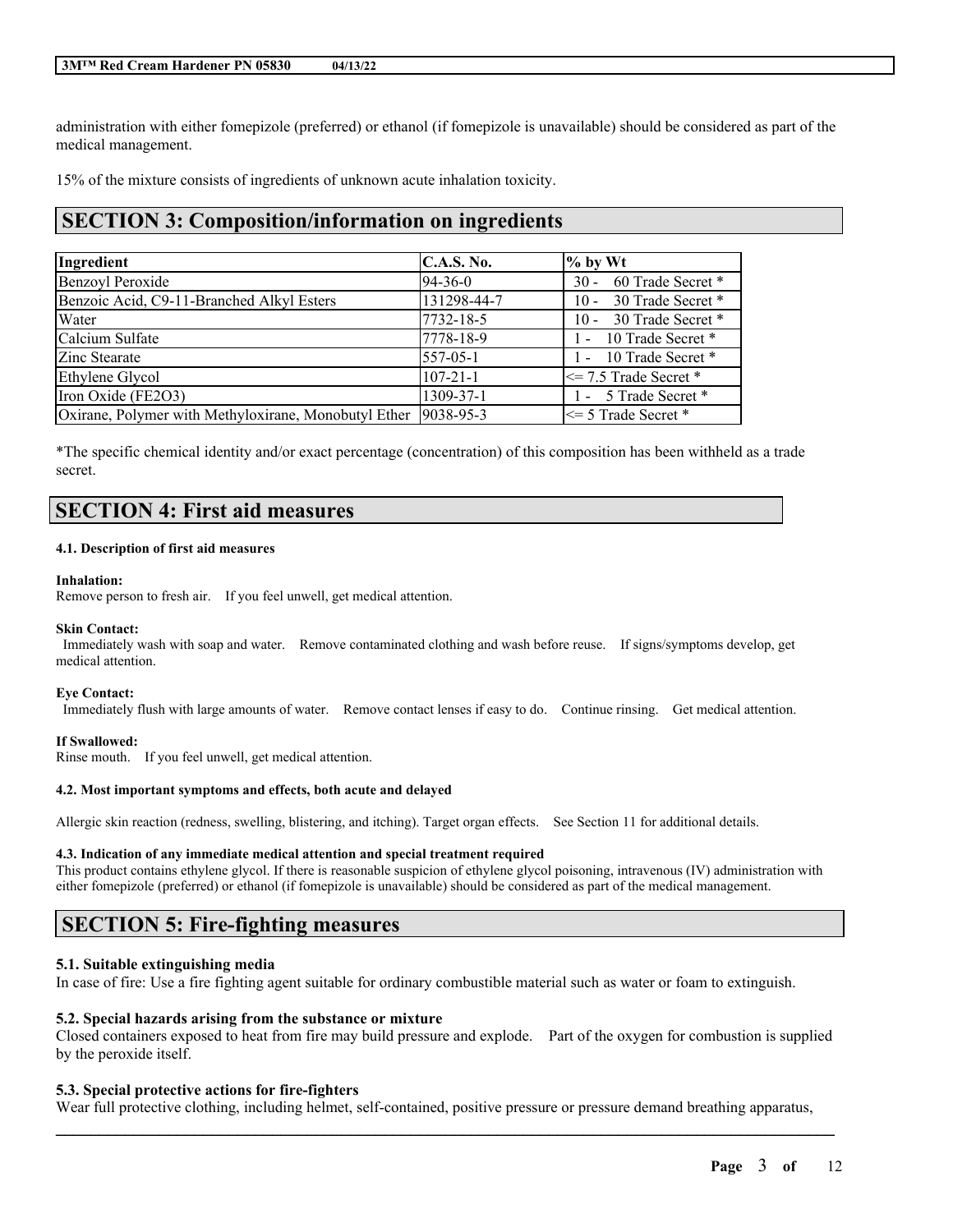bunker coat and pants, bands around arms, waist and legs, face mask, and protective covering for exposed areas of the head.

# **SECTION 6: Accidental release measures**

### **6.1. Personal precautions, protective equipment and emergency procedures**

Evacuate area. Eliminate all ignition sources if safe to do so. Keep away from heat/sparks/open flames/hot surfaces. - No smoking. Use only non-sparking tools. Ventilate the area with fresh air. For large spill, or spills in confined spaces, provide mechanical ventilation to disperse or exhaust vapors, in accordance with good industrial hygiene practice. Warning! A motor could be an ignition source and could cause flammable gases or vapors in the spill area to burn or explode. Refer to other sections of this SDS for information regarding physical and health hazards, respiratory protection, ventilation, and personal protective equipment.

## **6.2. Environmental precautions**

Avoid release to the environment.

## **6.3. Methods and material for containment and cleaning up**

Collect as much of the spilled material as possible using non-sparking tools. Place in a closed container approved for transportation by appropriate authorities. Clean up residue. Seal the container. Dispose of collected material as soon as possible in accordance with applicable local/regional/national/international regulations.

# **SECTION 7: Handling and storage**

#### **7.1. Precautions for safe handling**

Do not use in a confined area with minimal air exchange. Keep out of reach of children. Keep away from heat/sparks/open flames/hot surfaces. - No smoking. Do not breathe dust/fume/gas/mist/vapors/spray. Do not get in eyes, on skin, or on clothing. Do not eat, drink or smoke when using this product. Wash thoroughly after handling. Contaminated work clothing should not be allowed out of the workplace. Avoid release to the environment. Wash contaminated clothing before reuse.

#### **7.2. Conditions for safe storage including any incompatibilities**

Protect from sunlight. Store away from heat. Store at temperatures not exceeding 32C/90F. Keep cool. Keep only in original container. Store away from other materials. Keep/store away from clothing and other combustible materials.

# **SECTION 8: Exposure controls/personal protection**

## **8.1. Control parameters**

## **Occupational exposure limits**

If a component is disclosed in section 3 but does not appear in the table below, an occupational exposure limit is not available for the component.

| Ingredient         | <b>C.A.S. No.</b> | Agency       | Limit type                        | <b>Additional Comments</b> |
|--------------------|-------------------|--------------|-----------------------------------|----------------------------|
| Ethylene Glycol    | $107 - 21 - 1$    | <b>ACGIH</b> | TWA(Vapor fraction):25            | A4: Not class. as human    |
|                    |                   |              | ppm;STEL(Vapor fraction):50       | carcin                     |
|                    |                   |              | ppm;STEL(Inhalable                |                            |
|                    |                   |              | aerosol): $10 \text{ mg/m}$ 3     |                            |
| Iron Oxide (FE2O3) | 1309-37-1         | <b>ACGIH</b> | TWA(respirable fraction):5        | A4: Not class. as human    |
|                    |                   |              | mg/m3                             | carcin                     |
| Iron Oxide (FE2O3) | 1309-37-1         | <b>OSHA</b>  | TWA(as fume): $10 \text{ mg/m}$ 3 |                            |
| <b>STEARATES</b>   | $557 - 05 - 1$    | <b>ACGIH</b> | TWA(respirable fraction):3        | A4: Not class. as human    |
|                    |                   |              | mg/m3;TWA(inhalable               | carcin                     |
|                    |                   |              | fraction):10 mg/m3                |                            |
| Zinc Stearate      | $557 - 05 - 1$    | <b>OSHA</b>  | TWA(as total dust):15             |                            |
|                    |                   |              | $mg/m3$ ; TWA(respirable          |                            |
|                    |                   |              | fraction): $5 \text{ mg/m}$ 3     |                            |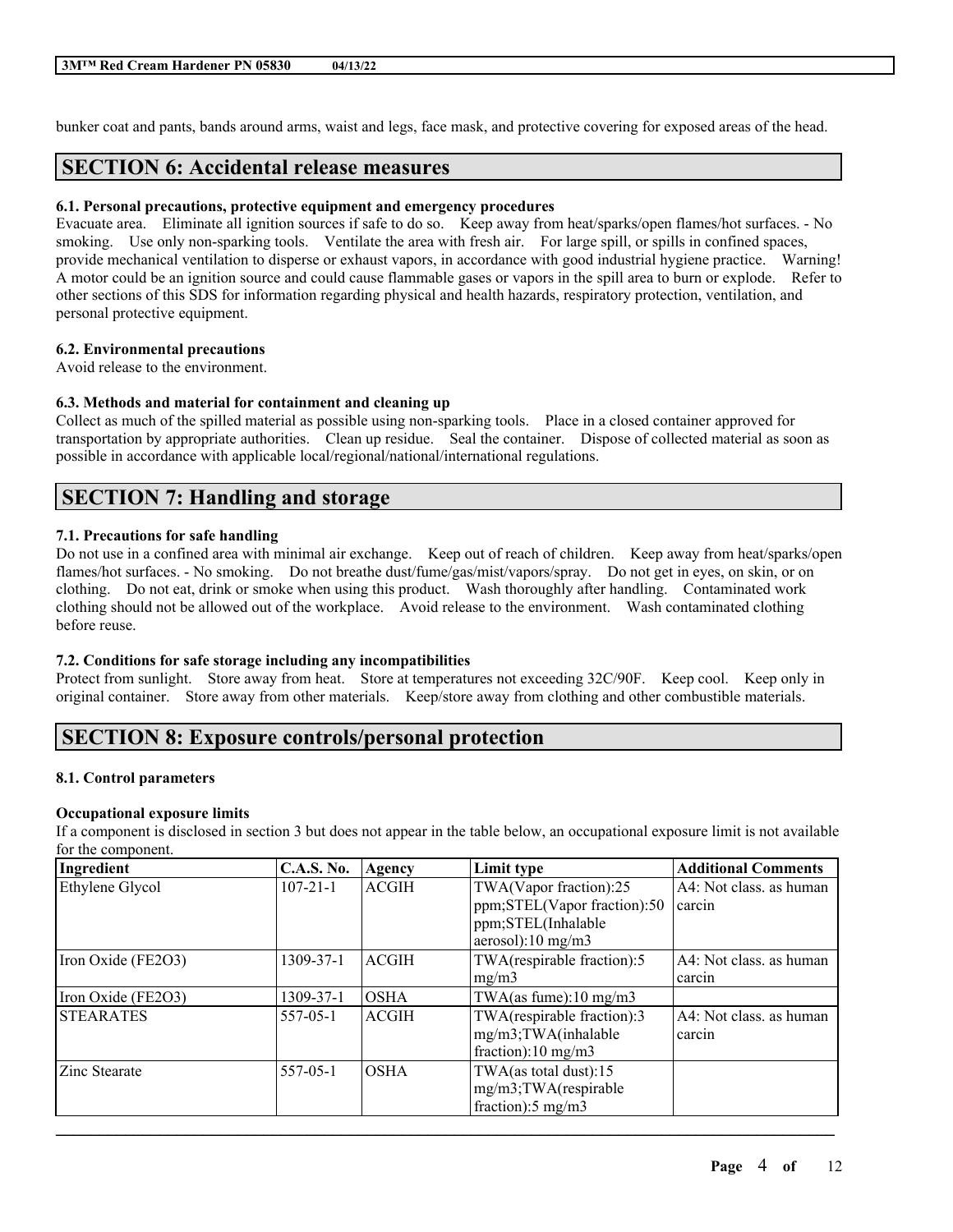| Calcium Sulfate  | 7778-18-9 | <b>ACGIH</b> | TWA(inhalable fraction):10  |                         |
|------------------|-----------|--------------|-----------------------------|-------------------------|
|                  |           |              | mg/m3                       |                         |
| Calcium Sulfate  | 7778-18-9 | <b>OSHA</b>  | TWA(as total dust):15       |                         |
|                  |           |              | mg/m3;TWA(respirable        |                         |
|                  |           |              | fraction): $5 \text{ mg/m}$ |                         |
| Benzoyl Peroxide | 94-36-0   | <b>ACGIH</b> | TWA:5 mg/m3                 | A4: Not class. as human |
|                  |           |              |                             | carcin                  |
| Benzoyl Peroxide | 94-36-0   | <b>OSHA</b>  | TWA:5 $mg/m3$               |                         |

ACGIH : American Conference of Governmental Industrial Hygienists

AIHA : American Industrial Hygiene Association

CMRG : Chemical Manufacturer's Recommended Guidelines

OSHA : United States Department of Labor - Occupational Safety and Health Administration

TWA: Time-Weighted-Average

STEL: Short Term Exposure Limit

CEIL: Ceiling

#### **8.2. Exposure controls**

#### **8.2.1. Engineering controls**

Provide ventilation adequate to maintain dust concentration below minimum explosive concentrations. Use general dilution ventilation and/or local exhaust ventilation to control airborne exposures to below relevant Exposure Limits and/or control dust/fume/gas/mist/vapors/spray. If ventilation is not adequate, use respiratory protection equipment.

#### **8.2.2. Personal protective equipment (PPE)**

#### **Eye/face protection**

Select and use eye/face protection to prevent contact based on the results of an exposure assessment. The following eye/face protection(s) are recommended:

Indirect Vented Goggles

#### **Skin/hand protection**

Select and use gloves and/or protective clothing approved to relevant local standards to prevent skin contact based on the results of an exposure assessment. Selection should be based on use factors such as exposure levels, concentration of the substance or mixture, frequency and duration, physical challenges such as temperature extremes, and other use conditions. Consult with your glove and/or protective clothing manufacturer for selection of appropriate compatible gloves/protective clothing. Note: Nitrile gloves may be worn over polymer laminate gloves to improve dexterity. Gloves made from the following material(s) are recommended: Polymer laminate

If this product is used in a manner that presents a higher potential for exposure (eg. spraying, high splash potential etc.), then use of protective coveralls may be necessary. Select and use body protection to prevent contact based on the results of an exposure assessment. The following protective clothing material(s) are recommended: Apron - polymer laminate

#### **Respiratory protection**

An exposure assessment may be needed to decide if a respirator is required. If a respirator is needed, use respirators as part of a full respiratory protection program. Based on the results of the exposure assessment, select from the following respirator type(s) to reduce inhalation exposure:

 $\mathcal{L}_\mathcal{L} = \mathcal{L}_\mathcal{L} = \mathcal{L}_\mathcal{L} = \mathcal{L}_\mathcal{L} = \mathcal{L}_\mathcal{L} = \mathcal{L}_\mathcal{L} = \mathcal{L}_\mathcal{L} = \mathcal{L}_\mathcal{L} = \mathcal{L}_\mathcal{L} = \mathcal{L}_\mathcal{L} = \mathcal{L}_\mathcal{L} = \mathcal{L}_\mathcal{L} = \mathcal{L}_\mathcal{L} = \mathcal{L}_\mathcal{L} = \mathcal{L}_\mathcal{L} = \mathcal{L}_\mathcal{L} = \mathcal{L}_\mathcal{L}$ 

Half facepiece or full facepiece air-purifying respirator suitable for organic vapors and particulates

For questions about suitability for a specific application, consult with your respirator manufacturer.

# **SECTION 9: Physical and chemical properties**

## **9.1. Information on basic physical and chemical properties**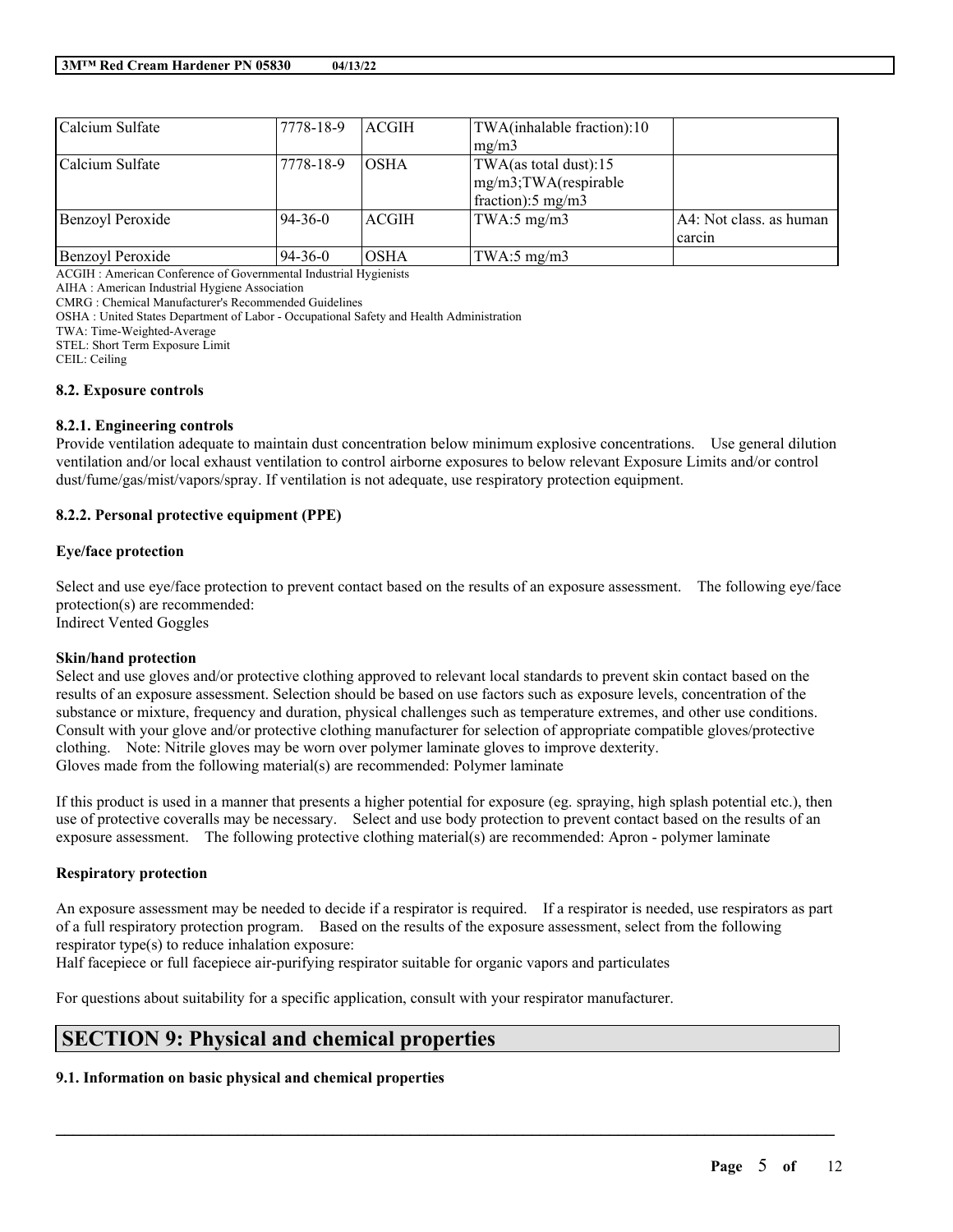| Solid<br><b>Physical state</b><br>Color<br>Red<br>Paste<br><b>Specific Physical Form:</b><br>Slight Ester<br>Odor<br><b>Odor threshold</b><br>No Data Available<br>No Data Available<br>pH<br>No Data Available<br><b>Melting point</b><br><b>Boiling Point</b><br>No Data Available<br>111 °C [Test Method: Estimated]<br><b>Flash Point</b><br><b>Evaporation rate</b><br>No Data Available<br>Flammability (solid, gas)<br>Organic Peroxide: Type E.<br><b>Flammable Limits(LEL)</b><br>Not Applicable<br><b>Flammable Limits(UEL)</b><br>Not Applicable<br>Not Applicable<br><b>Vapor Pressure</b><br><b>Vapor Density</b><br>Not Applicable<br>$1.2$ g/cm3<br><b>Density</b><br><b>Specific Gravity</b><br>1.2 $[@ 25 °C] [Ref Std: WATER=1]$<br><b>Solubility in Water</b><br>Negligible<br>Solubility- non-water<br>No Data Available<br>Partition coefficient: n-octanol/water<br>No Data Available<br><b>Autoignition temperature</b><br>No Data Available<br>No Data Available<br><b>Decomposition temperature</b> |
|------------------------------------------------------------------------------------------------------------------------------------------------------------------------------------------------------------------------------------------------------------------------------------------------------------------------------------------------------------------------------------------------------------------------------------------------------------------------------------------------------------------------------------------------------------------------------------------------------------------------------------------------------------------------------------------------------------------------------------------------------------------------------------------------------------------------------------------------------------------------------------------------------------------------------------------------------------------------------------------------------------------------------|
|                                                                                                                                                                                                                                                                                                                                                                                                                                                                                                                                                                                                                                                                                                                                                                                                                                                                                                                                                                                                                              |
|                                                                                                                                                                                                                                                                                                                                                                                                                                                                                                                                                                                                                                                                                                                                                                                                                                                                                                                                                                                                                              |
|                                                                                                                                                                                                                                                                                                                                                                                                                                                                                                                                                                                                                                                                                                                                                                                                                                                                                                                                                                                                                              |
|                                                                                                                                                                                                                                                                                                                                                                                                                                                                                                                                                                                                                                                                                                                                                                                                                                                                                                                                                                                                                              |
|                                                                                                                                                                                                                                                                                                                                                                                                                                                                                                                                                                                                                                                                                                                                                                                                                                                                                                                                                                                                                              |
|                                                                                                                                                                                                                                                                                                                                                                                                                                                                                                                                                                                                                                                                                                                                                                                                                                                                                                                                                                                                                              |
|                                                                                                                                                                                                                                                                                                                                                                                                                                                                                                                                                                                                                                                                                                                                                                                                                                                                                                                                                                                                                              |
|                                                                                                                                                                                                                                                                                                                                                                                                                                                                                                                                                                                                                                                                                                                                                                                                                                                                                                                                                                                                                              |
|                                                                                                                                                                                                                                                                                                                                                                                                                                                                                                                                                                                                                                                                                                                                                                                                                                                                                                                                                                                                                              |
|                                                                                                                                                                                                                                                                                                                                                                                                                                                                                                                                                                                                                                                                                                                                                                                                                                                                                                                                                                                                                              |
|                                                                                                                                                                                                                                                                                                                                                                                                                                                                                                                                                                                                                                                                                                                                                                                                                                                                                                                                                                                                                              |
|                                                                                                                                                                                                                                                                                                                                                                                                                                                                                                                                                                                                                                                                                                                                                                                                                                                                                                                                                                                                                              |
|                                                                                                                                                                                                                                                                                                                                                                                                                                                                                                                                                                                                                                                                                                                                                                                                                                                                                                                                                                                                                              |
|                                                                                                                                                                                                                                                                                                                                                                                                                                                                                                                                                                                                                                                                                                                                                                                                                                                                                                                                                                                                                              |
|                                                                                                                                                                                                                                                                                                                                                                                                                                                                                                                                                                                                                                                                                                                                                                                                                                                                                                                                                                                                                              |
|                                                                                                                                                                                                                                                                                                                                                                                                                                                                                                                                                                                                                                                                                                                                                                                                                                                                                                                                                                                                                              |
|                                                                                                                                                                                                                                                                                                                                                                                                                                                                                                                                                                                                                                                                                                                                                                                                                                                                                                                                                                                                                              |
|                                                                                                                                                                                                                                                                                                                                                                                                                                                                                                                                                                                                                                                                                                                                                                                                                                                                                                                                                                                                                              |
|                                                                                                                                                                                                                                                                                                                                                                                                                                                                                                                                                                                                                                                                                                                                                                                                                                                                                                                                                                                                                              |
|                                                                                                                                                                                                                                                                                                                                                                                                                                                                                                                                                                                                                                                                                                                                                                                                                                                                                                                                                                                                                              |
|                                                                                                                                                                                                                                                                                                                                                                                                                                                                                                                                                                                                                                                                                                                                                                                                                                                                                                                                                                                                                              |
|                                                                                                                                                                                                                                                                                                                                                                                                                                                                                                                                                                                                                                                                                                                                                                                                                                                                                                                                                                                                                              |
|                                                                                                                                                                                                                                                                                                                                                                                                                                                                                                                                                                                                                                                                                                                                                                                                                                                                                                                                                                                                                              |
| <b>Viscosity</b><br>No Data Available                                                                                                                                                                                                                                                                                                                                                                                                                                                                                                                                                                                                                                                                                                                                                                                                                                                                                                                                                                                        |
| <b>Hazardous Air Pollutants</b><br>0 - 0.1209 lb HAPS/lb solids [Test Method:Calculated]                                                                                                                                                                                                                                                                                                                                                                                                                                                                                                                                                                                                                                                                                                                                                                                                                                                                                                                                     |
| 0 - 90 g/l [Test Method:calculated SCAQMD rule 443.1]<br><b>Volatile Organic Compounds</b>                                                                                                                                                                                                                                                                                                                                                                                                                                                                                                                                                                                                                                                                                                                                                                                                                                                                                                                                   |
| <b>Volatile Organic Compounds</b><br>0 % weight [Test Method: calculated per CARB title 2]                                                                                                                                                                                                                                                                                                                                                                                                                                                                                                                                                                                                                                                                                                                                                                                                                                                                                                                                   |
| <b>Percent volatile</b><br>21 - 28.5 % weight                                                                                                                                                                                                                                                                                                                                                                                                                                                                                                                                                                                                                                                                                                                                                                                                                                                                                                                                                                                |
| VOC Less H2O & Exempt Solvents<br>0 - 121 g/l [Test Method: calculated SCAQMD rule 443.1]                                                                                                                                                                                                                                                                                                                                                                                                                                                                                                                                                                                                                                                                                                                                                                                                                                                                                                                                    |

# **SECTION 10: Stability and reactivity**

#### **10.1. Reactivity**

This material may be reactive with certain agents under certain conditions - see the remaining headings in this section.

#### **10.2. Chemical stability**

Stable. Stable unless exposed to heat, flames and drying conditions.

#### **10.3. Possibility of hazardous reactions**

Hazardous polymerization will not occur.

# **10.4. Conditions to avoid**

Heat

#### **10.5. Incompatible materials** Accelerators

#### **10.6. Hazardous decomposition products Substance Condition**

Carbon monoxide Not Specified<br>Carbon dioxide Not Specified Carbon dioxide Toxic Vapor, Gas, Particulate Not Specified

 $\mathcal{L}_\mathcal{L} = \mathcal{L}_\mathcal{L} = \mathcal{L}_\mathcal{L} = \mathcal{L}_\mathcal{L} = \mathcal{L}_\mathcal{L} = \mathcal{L}_\mathcal{L} = \mathcal{L}_\mathcal{L} = \mathcal{L}_\mathcal{L} = \mathcal{L}_\mathcal{L} = \mathcal{L}_\mathcal{L} = \mathcal{L}_\mathcal{L} = \mathcal{L}_\mathcal{L} = \mathcal{L}_\mathcal{L} = \mathcal{L}_\mathcal{L} = \mathcal{L}_\mathcal{L} = \mathcal{L}_\mathcal{L} = \mathcal{L}_\mathcal{L}$ 

# **SECTION 11: Toxicological information**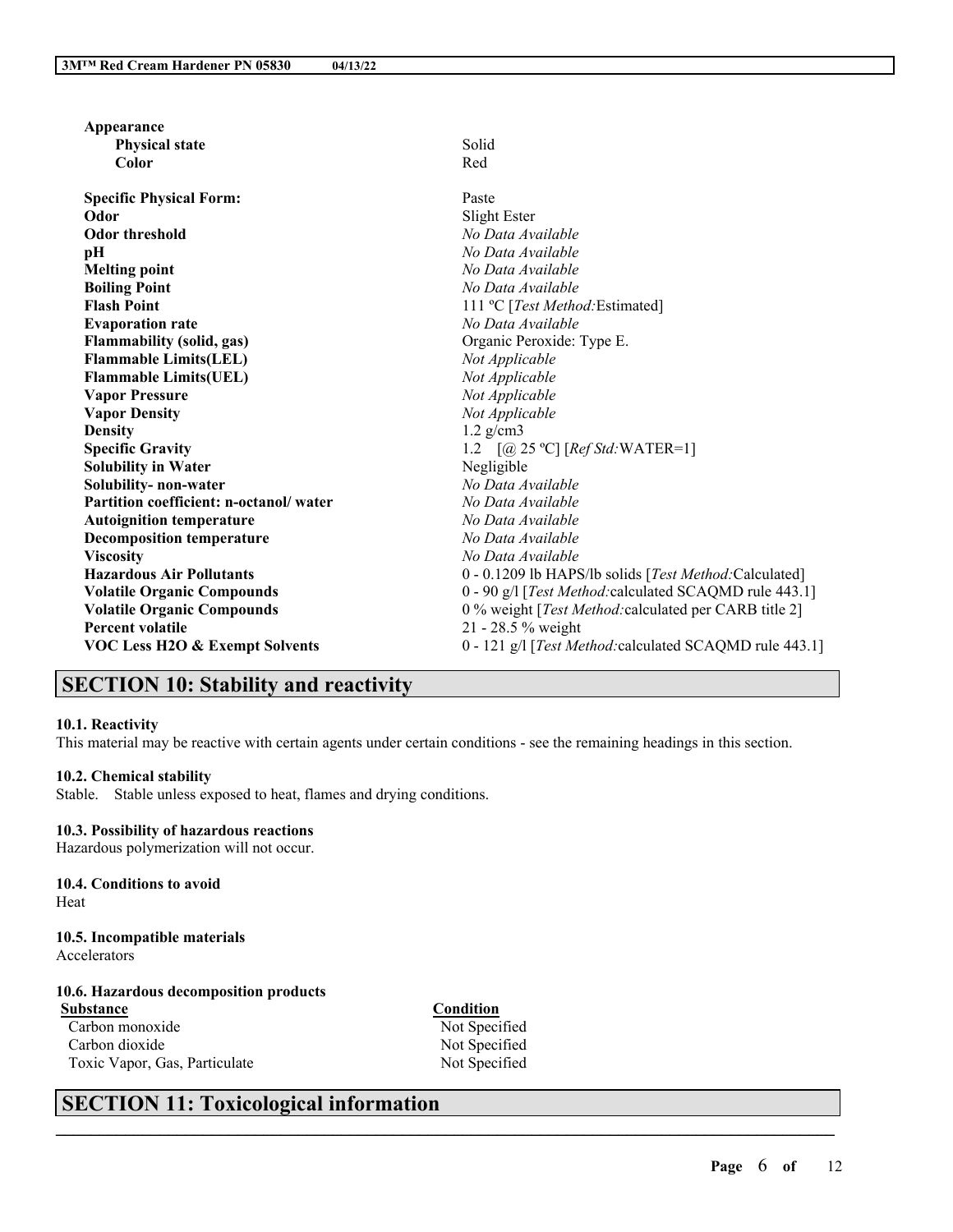The information below may not be consistent with the material classification in Section 2 if specific ingredient **classifications are mandated by a competent authority. In addition, toxicological data on ingredients may not be** reflected in the material classification and/or the signs and symptoms of exposure, because an ingredient may be present below the threshold for labeling, an ingredient may not be available for exposure, or the data may not be **relevant to the material as a whole.**

**11.1. Information on Toxicological effects**

**Signs and Symptoms of Exposure**

#### Based on test data and/or information on the components, this material may produce the following health effects:

#### **Inhalation:**

Respiratory Tract Irritation: Signs/symptoms may include cough, sneezing, nasal discharge, headache, hoarseness, and nose and throat pain.

#### **Skin Contact:**

May be harmful in contact with skin.

Contact with the skin during product use is not expected to result in significant irritation. Allergic Skin Reaction (nonphoto induced): Signs/symptoms may include redness, swelling, blistering, and itching.

#### **Eye Contact:**

Severe Eye Irritation: Signs/symptoms may include significant redness, swelling, pain, tearing, cloudy appearance of the cornea, and impaired vision.

#### **Ingestion:**

Gastrointestinal Irritation: Signs/symptoms may include abdominal pain, stomach upset, nausea, vomiting and diarrhea.

May cause additional health effects (see below).

#### **Additional Health Effects:**

#### **Single exposure may cause target organ effects:**

Cardiac Effects: Signs/symptoms may include irregular heartbeat (arrhythmia), changes in heart rate, damage to heart muscle, heart attack, and may be fatal.

Neurological Effects: Signs/symptoms may include personality changes, lack of coordination, sensory loss, tingling or numbness of the extremities, weakness, tremors, and/or changes in blood pressure and heart rate.

Respiratory Effects: Signs/symptoms may include cough, shortness of breath, chest tightness, wheezing, increased heart rate, bluish colored skin (cyanosis), sputum production, changes in lung function tests, and/or respiratory failure.

Kidney/Bladder Effects: Signs/symptoms may include changes in urine production, abdominal or lower back pain, increased protein in urine, increased blood urea nitrogen (BUN), blood in urine, and painful urination.

#### **Toxicological Data**

If a component is disclosed in section 3 but does not appear in a table below, either no data are available for that endpoint or the data are not sufficient for classification.

#### **Acute Toxicity**

| Name            | Route       | <b>Species</b> | Value                                                  |
|-----------------|-------------|----------------|--------------------------------------------------------|
| Overall product | Dermal      |                | No data available; calculated ATE $\geq 2,000 - 5,000$ |
|                 |             |                | mg/kg                                                  |
| Overall product | Inhalation- |                | No data available; calculated $ATE > 12.5$ mg/l        |
|                 | Dust/Mist(4 |                |                                                        |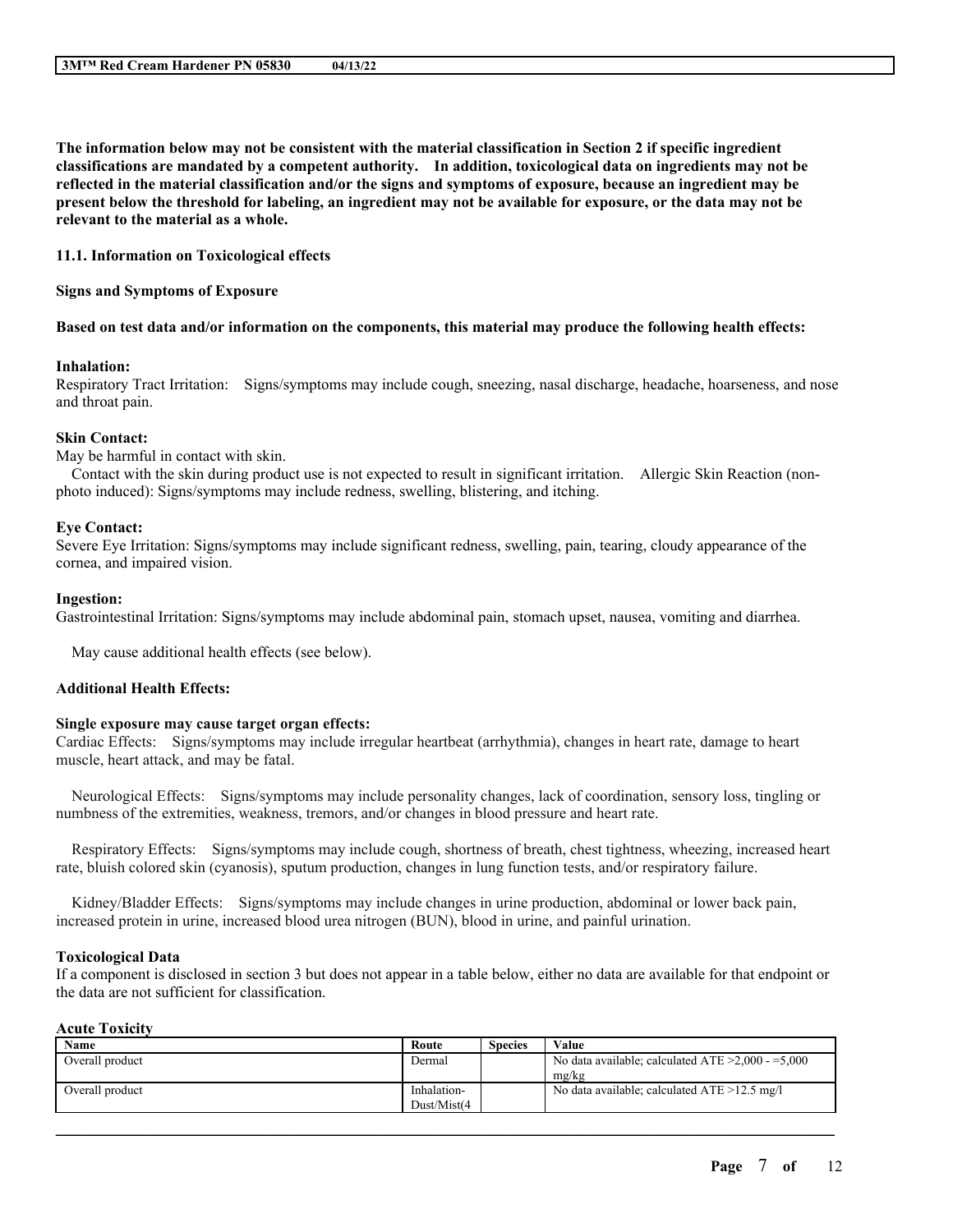|                                                      | hr)                      |               |                                                   |
|------------------------------------------------------|--------------------------|---------------|---------------------------------------------------|
| Overall product                                      | Ingestion                |               | No data available; calculated $ATE > 5,000$ mg/kg |
| <b>Benzovl Peroxide</b>                              | Dermal                   |               | LD50 estimated to be $2,000 - 5,000$ mg/kg        |
| <b>Benzovl Peroxide</b>                              | Inhalation-              | Rat           | $LC50 > 24.3$ mg/l                                |
|                                                      | Dust/Mist                |               |                                                   |
|                                                      | (4 hours)                |               |                                                   |
| Benzoyl Peroxide                                     | Ingestion                | Rat           | $LD50 > 5,000$ mg/kg                              |
| Benzoic Acid, C9-11-Branched Alkyl Esters            | Dermal                   | Rabbit        | $LD50 > 2,000$ mg/kg                              |
| Benzoic Acid, C9-11-Branched Alkyl Esters            | Inhalation-              | Rat           | $LC50 > 5$ mg/l                                   |
|                                                      | Dust/Mist                |               |                                                   |
|                                                      | (4 hours)                |               |                                                   |
| Benzoic Acid, C9-11-Branched Alkyl Esters            | Ingestion                | Rat           | $LD50 > 5,000$ mg/kg                              |
| Calcium Sulfate                                      | Dermal                   | Professio     | LD50 estimated to be $> 5,000$ mg/kg              |
|                                                      |                          | nal           |                                                   |
|                                                      |                          | judgeme       |                                                   |
| Calcium Sulfate                                      |                          | nt            |                                                   |
| Zinc Stearate                                        | Ingestion<br>Dermal      | Rat<br>Rabbit | $\overline{\text{LD}}$ 50 > 5,000 mg/kg           |
|                                                      |                          |               | $LD50 > 2,000$ mg/kg                              |
| Zinc Stearate                                        | Inhalation-<br>Dust/Mist | Rat           | $LC50 > 50$ mg/l                                  |
|                                                      | (4 hours)                |               |                                                   |
| Zinc Stearate                                        | Ingestion                | Rat           | $LD50 > 5,000$ mg/kg                              |
| Ethylene Glycol                                      | Ingestion                | Human         | LD50 1,600 mg/kg                                  |
| Ethylene Glycol                                      | Inhalation-              | Other         | LC50 estimated to be 5 - 12.5 mg/l                |
|                                                      | Dust/Mist                |               |                                                   |
|                                                      | (4 hours)                |               |                                                   |
| Ethylene Glycol                                      | Dermal                   | Rabbit        | $9,530$ mg/kg                                     |
| Iron Oxide (FE2O3)                                   | Dermal                   | Not           | LD50 3,100 mg/kg                                  |
|                                                      |                          | available     |                                                   |
| Iron Oxide (FE2O3)                                   | Ingestion                | <b>Not</b>    | LD50 3,700 mg/kg                                  |
|                                                      |                          | available     |                                                   |
| Oxirane, Polymer with Methyloxirane, Monobutyl Ether | Dermal                   | Rabbit        | LD50 > 16,960 mg/kg                               |
| Oxirane, Polymer with Methyloxirane, Monobutyl Ether | Inhalation-              | Rat           | $LC50 > 5$ mg/l                                   |
|                                                      | Dust/Mist                |               |                                                   |
|                                                      | (4 hours)                |               |                                                   |
| Oxirane, Polymer with Methyloxirane, Monobutyl Ether | Ingestion                | Rat           | LD50 $4,240$ mg/kg                                |

 $ATE = acute$  toxicity estimate

# **Skin Corrosion/Irritation**

| Name                                                 | <b>Species</b> | Value                     |
|------------------------------------------------------|----------------|---------------------------|
|                                                      |                |                           |
| Benzovl Peroxide                                     | Rabbit         | Minimal irritation        |
| Zinc Stearate                                        | Rabbit         | No significant irritation |
| Ethylene Glycol                                      | Rabbit         | Minimal irritation        |
| Iron Oxide $(FE2O3)$                                 | Rabbit         | No significant irritation |
| Oxirane, Polymer with Methyloxirane, Monobutyl Ether | Rabbit         | Minimal irritation        |

## **Serious Eye Damage/Irritation**

| Name                                                 | <b>Species</b> | Value                     |
|------------------------------------------------------|----------------|---------------------------|
|                                                      |                |                           |
| Benzovl Peroxide                                     | Rabbit         | Severe irritant           |
| Zinc Stearate                                        | Rabbit         | No significant irritation |
| Ethylene Glycol                                      | Rabbit         | Mild irritant             |
| Iron Oxide (FE2O3)                                   | Rabbit         | No significant irritation |
| Oxirane, Polymer with Methyloxirane, Monobutyl Ether | Rabbit         | No significant irritation |

#### **Skin Sensitization**

| Name               | <b>Species</b> | Value          |
|--------------------|----------------|----------------|
| Benzoyl Peroxide   | Guinea         | Sensitizing    |
|                    | pig            |                |
| Ethylene Glycol    | Human          | Not classified |
| Iron Oxide (FE2O3) | Human          | Not classified |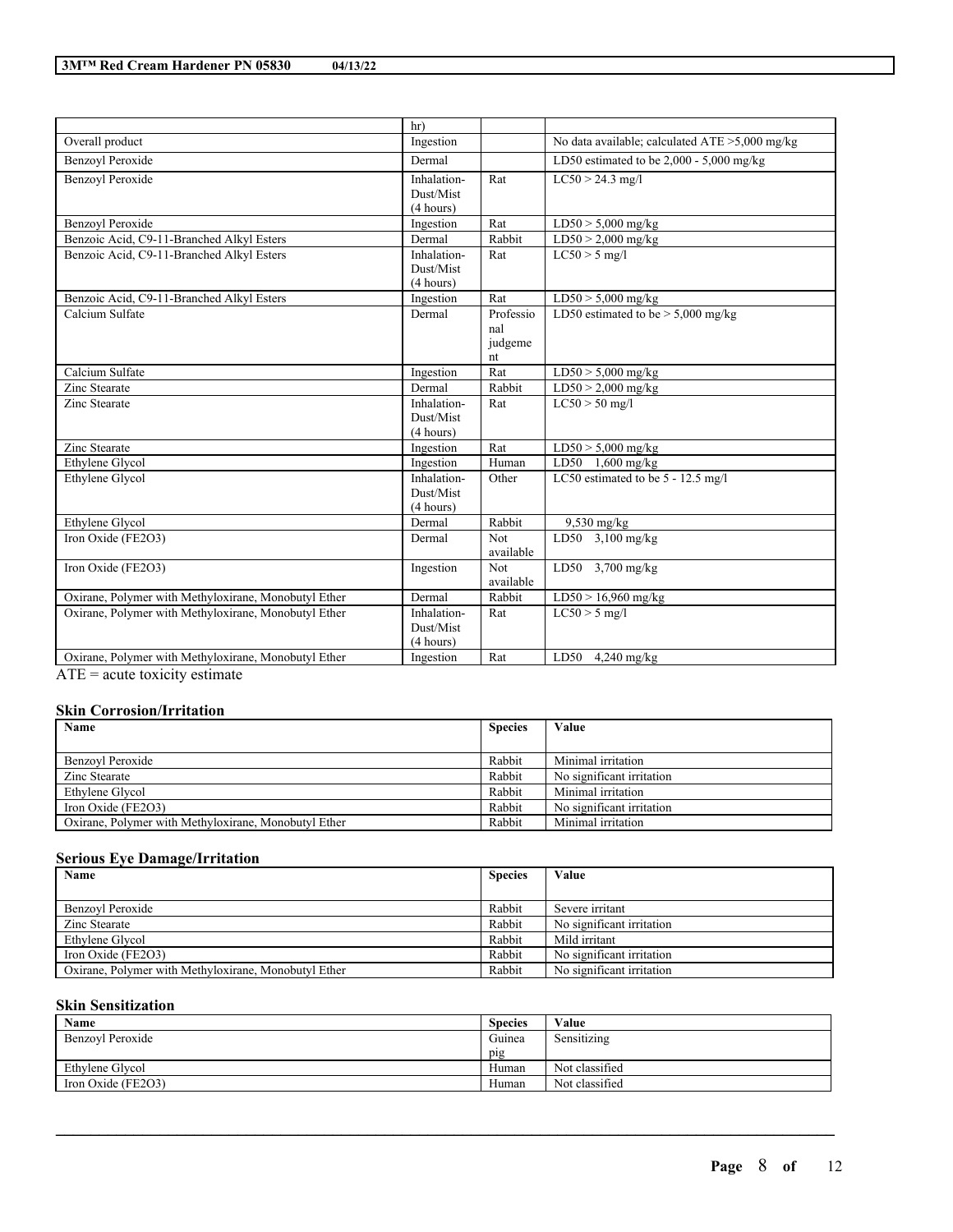### **Respiratory Sensitization**

For the component/components, either no data are currently available or the data are not sufficient for classification.

## **Germ Cell Mutagenicity**

| Name                 | Route    | Value         |
|----------------------|----------|---------------|
|                      |          |               |
| Benzovl Peroxide     | In Vitro | Not mutagenic |
| Benzovl Peroxide     | In vivo  | Not mutagenic |
| Ethylene Glycol      | In Vitro | Not mutagenic |
| Ethylene Glycol      | In vivo  | Not mutagenic |
| Iron Oxide $(FE2O3)$ | In Vitro | Not mutagenic |

#### **Carcinogenicity**

| Name                                                 | Route      | <b>Species</b> | Value                                          |
|------------------------------------------------------|------------|----------------|------------------------------------------------|
| Benzovl Peroxide                                     | Ingestion  | Multiple       | Not carcinogenic                               |
|                                                      |            | animal         |                                                |
|                                                      |            | species        |                                                |
| Benzovl Peroxide                                     | Dermal     | Mouse          | Some positive data exist, but the data are not |
|                                                      |            |                | sufficient for classification                  |
| Ethylene Glycol                                      | Ingestion  | Multiple       | Not carcinogenic                               |
|                                                      |            | animal         |                                                |
|                                                      |            | species        |                                                |
| Iron Oxide (FE2O3)                                   | Inhalation | Human          | Some positive data exist, but the data are not |
|                                                      |            |                | sufficient for classification                  |
| Oxirane, Polymer with Methyloxirane, Monobutyl Ether | Ingestion  | Rat            | Not carcinogenic                               |

### **Reproductive Toxicity**

## **Reproductive and/or Developmental Effects**

| <b>Name</b>                                             | Route      | Value                                  | <b>Species</b> | <b>Test Result</b>              | <b>Exposure</b><br><b>Duration</b>    |
|---------------------------------------------------------|------------|----------------------------------------|----------------|---------------------------------|---------------------------------------|
| Benzoyl Peroxide                                        | Ingestion  | Not classified for female reproduction | Rat            | <b>NOAEL 1,000</b><br>mg/kg/day | premating $\&$<br>during<br>gestation |
| Benzoyl Peroxide                                        | Ingestion  | Not classified for male reproduction   | Rat            | <b>NOAEL 500</b><br>mg/kg/day   | premating $\&$<br>during<br>gestation |
| Benzoyl Peroxide                                        | Ingestion  | Not classified for development         | Rat            | <b>NOAEL 500</b><br>mg/kg/day   | premating $\&$<br>during<br>gestation |
| Ethylene Glycol                                         | Dermal     | Not classified for development         | Mouse          | <b>NOAEL 3,549</b><br>mg/kg/day | during<br>organogenesi<br>S           |
| Ethylene Glycol                                         | Ingestion  | Not classified for development         | Mouse          | <b>LOAEL 750</b><br>mg/kg/day   | during<br>organogenesi<br>S           |
| Ethylene Glycol                                         | Inhalation | Not classified for development         | Mouse          | <b>NOAEL 1,000</b><br>mg/kg/day | during<br>organogenesi<br>S           |
| Oxirane, Polymer with Methyloxirane,<br>Monobutyl Ether | Inhalation | Not classified for male reproduction   | Rat            | <b>NOAEL1</b><br>mg/l           | 2 weeks                               |

# **Target Organ(s)**

# **Specific Target Organ Toxicity - single exposure**

| Name            | Route     | Target Organ(s)                                                            | Value                   | <b>Species</b> | <b>Test Result</b>            | <b>Exposure</b>           |
|-----------------|-----------|----------------------------------------------------------------------------|-------------------------|----------------|-------------------------------|---------------------------|
|                 |           |                                                                            |                         |                |                               | <b>Duration</b>           |
| Ethylene Glycol | Ingestion | heart   nervous<br>system   kidney<br>and/or bladder<br>respiratory system | Causes damage to organs | Human          | <b>NOAEL Not</b><br>available | poisoning<br>and/or abuse |
| Ethylene Glycol | Ingestion | central nervous                                                            | May cause drowsiness or | Human          | <b>NOAEL Not</b>              | poisoning                 |
|                 |           | system depression                                                          | dizziness               |                | available                     | and/or abuse              |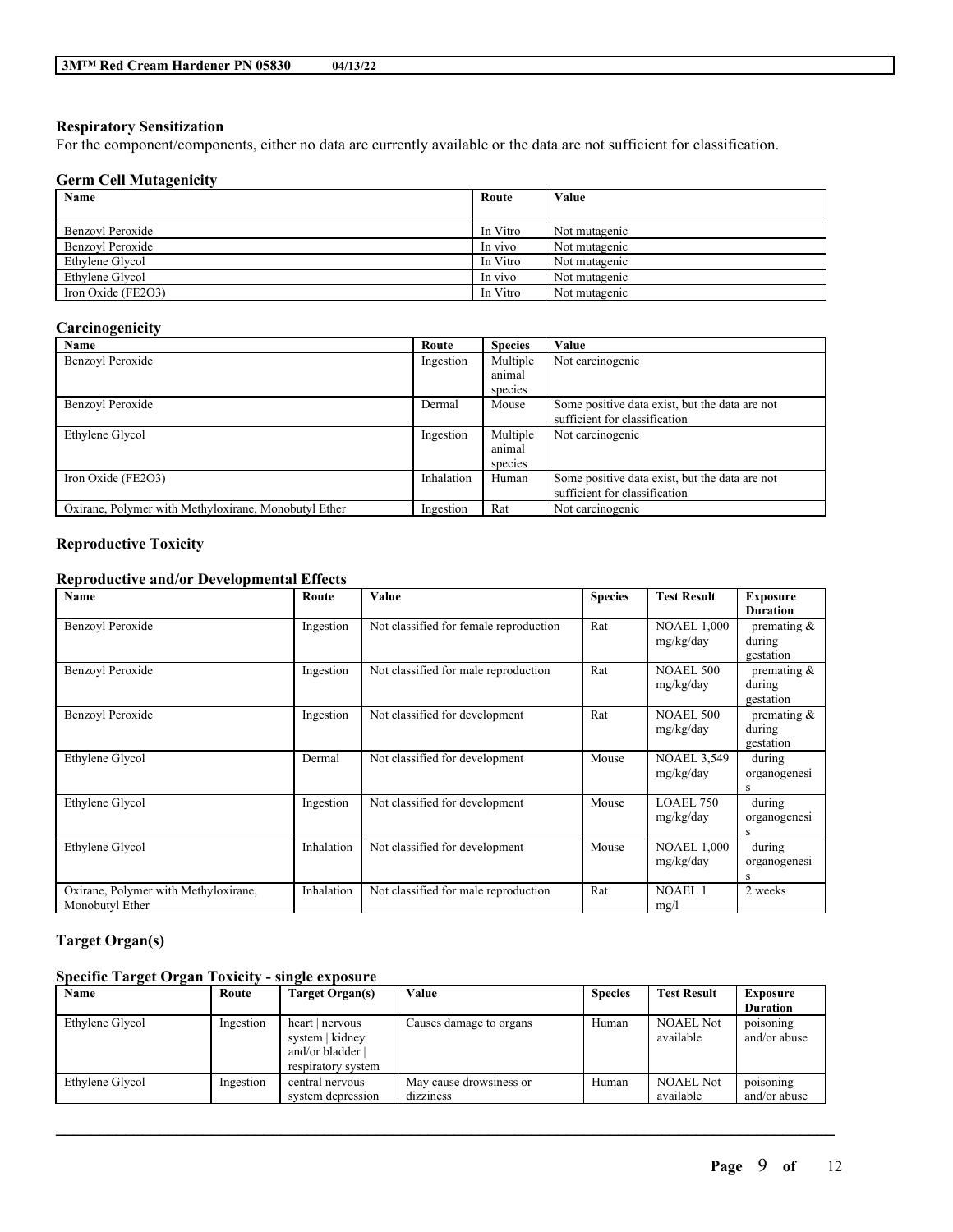| Ethylene Glycol                                            | Ingestion | liver          | Not classified | Human | <b>NOAEL Not</b><br>available | poisoning<br>and/or abuse |
|------------------------------------------------------------|-----------|----------------|----------------|-------|-------------------------------|---------------------------|
| Oxirane, Polymer with<br>Methyloxirane, Monobutyl<br>Ether | Ingestion | nervous system | Not classified | Rat   | <b>NOAEL Not</b><br>available |                           |

#### **Specific Target Organ Toxicity - repeated exposure**

| <b>Name</b>                                                | Route      | <b>Target Organ(s)</b>                                                                        | Value                                                                              | <b>Species</b>                | <b>Test Result</b>                  | <b>Exposure</b><br><b>Duration</b> |
|------------------------------------------------------------|------------|-----------------------------------------------------------------------------------------------|------------------------------------------------------------------------------------|-------------------------------|-------------------------------------|------------------------------------|
| Ethylene Glycol                                            | Ingestion  | kidney and/or<br>bladder                                                                      | Some positive data exist, but the<br>data are not sufficient for<br>classification | Rat                           | <b>NOAEL 200</b><br>mg/kg/day       | 2 years                            |
| Ethylene Glycol                                            | Ingestion  | vascular system                                                                               | Not classified                                                                     | Rat                           | <b>NOAEL 200</b><br>mg/kg/day       | 2 years                            |
| Ethylene Glycol                                            | Ingestion  | heart  <br>hematopoietic<br>system   liver  <br>immune system  <br>muscles                    | Not classified                                                                     | Rat                           | <b>NOAEL</b><br>1.000<br>mg/kg/day  | 2 years                            |
| Ethylene Glycol                                            | Ingestion  | respiratory system                                                                            | Not classified                                                                     | Mouse                         | <b>NOAEL</b><br>12,000<br>mg/kg/day | $\overline{2}$ years               |
| Ethylene Glycol                                            | Ingestion  | skin   endocrine<br>system   bone, teeth,<br>nails, and/or hair  <br>nervous system  <br>eyes | Not classified                                                                     | Multiple<br>animal<br>species | <b>NOAEL</b><br>1.000<br>mg/kg/day  | 2 years                            |
| Iron Oxide (FE2O3)                                         | Inhalation | pulmonary fibrosis  <br>pneumoconiosis                                                        | Not classified                                                                     | Human                         | <b>NOAEL Not</b><br>available       | occupational<br>exposure           |
| Oxirane, Polymer with<br>Methyloxirane, Monobutyl<br>Ether | Inhalation | endocrine system  <br>hematopoietic<br>system   liver  <br>nervous system                     | Not classified                                                                     | Rat                           | <b>NOAEL1</b><br>mg/l               | 2 weeks                            |
| Oxirane, Polymer with<br>Methyloxirane, Monobutyl<br>Ether | Inhalation | kidney and/or<br>bladder                                                                      | Not classified                                                                     | Rat                           | <b>NOAEL</b><br>$0.005$ mg/l        | 2 weeks                            |
| Oxirane, Polymer with<br>Methyloxirane, Monobutyl<br>Ether | Inhalation | respiratory system                                                                            | Not classified                                                                     | Rat                           | <b>LOAEL</b><br>$0.001$ mg/l        | 2 weeks                            |
| Oxirane, Polymer with<br>Methyloxirane, Monobutyl<br>Ether | Inhalation | heart                                                                                         | Not classified                                                                     | Rat                           | NOAEL 0.5<br>mg/l                   | 2 weeks                            |
| Oxirane, Polymer with<br>Methyloxirane, Monobutyl<br>Ether | Ingestion  | liver   kidney and/or<br>bladder                                                              | Some positive data exist, but the<br>data are not sufficient for<br>classification | Rat                           | <b>NOAEL 145</b><br>mg/kg/day       | 90 days                            |
| Oxirane, Polymer with<br>Methyloxirane, Monobutyl<br>Ether | Ingestion  | hematopoietic<br>system                                                                       | Not classified                                                                     | Rat                           | <b>NOAEL 500</b><br>mg/kg/day       | 2 years                            |
| Oxirane, Polymer with<br>Methyloxirane, Monobutyl<br>Ether | Ingestion  | heart   endocrine<br>system   respiratory<br>system                                           | Not classified                                                                     | Rat                           | <b>NOAEL</b><br>3,770<br>mg/kg/day  | 90 days                            |

#### **Aspiration Hazard**

For the component/components, either no data are currently available or the data are not sufficient for classification.

Please contact the address or phone number listed on the first page of the SDS for additional toxicological information **on this material and/or its components.**

# **SECTION 12: Ecological information**

### **Ecotoxicological information**

Please contact the address or phone number listed on the first page of the SDS for additional ecotoxicological information on this material and/or its components.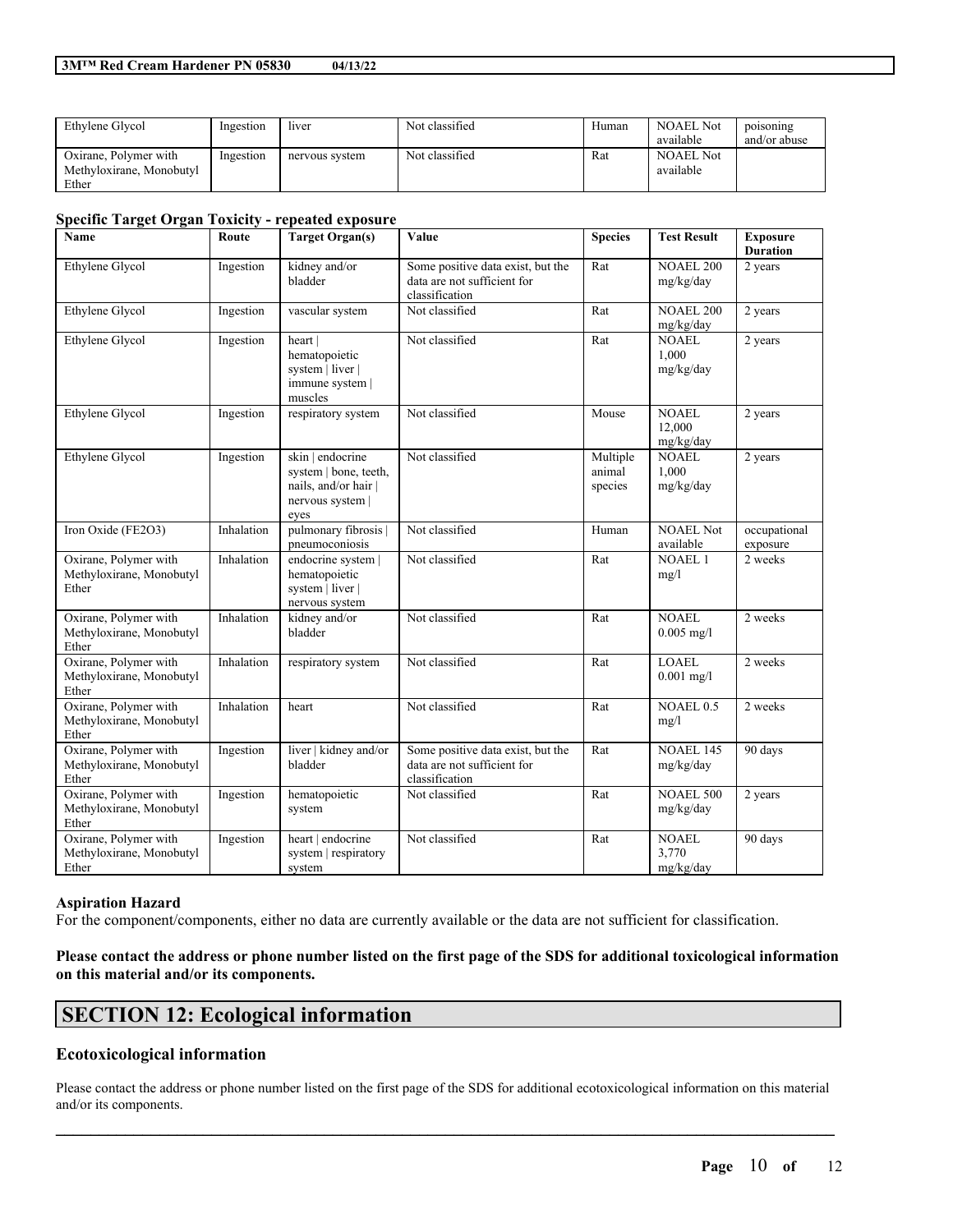## **Chemical fate information**

Please contact the address or phone number listed on the first page of the SDS for additional chemical fate information on this material and/or its components.

# **SECTION 13: Disposal considerations**

### **13.1. Disposal methods**

Dispose of contents/ container in accordance with the local/regional/national/international regulations.

Dispose of waste product in a permitted industrial waste facility. As a disposal alternative, incinerate uncured product in a permitted waste incineration facility. Proper destruction may require the use of additional fuel during incineration processes. Empty drums/barrels/containers used for transporting and handling hazardous chemicals (chemical substances/mixtures/preparations classified as Hazardous as per applicable regulations) shall be considered, stored, treated & disposed of as hazardous wastes unless otherwise defined by applicable waste regulations. Consult with the respective regulating authorities to determine the available treatment and disposal facilities. This product has been classified on the basis that it is stable as sold. Material may become unstable if allowed to dry out. Classify appropriately before disposal.

# **SECTION 14: Transport Information**

For Transport Information, please visit http://3M.com/Transportinfo or call 1-800-364-3577 or 651-737-6501.

# **SECTION 15: Regulatory information**

## **15.1. US Federal Regulations**

Contact 3M for more information.

# **EPCRA 311/312 Hazard Classifications:**

| <b>Physical Hazards</b>                                      |  |
|--------------------------------------------------------------|--|
| Organic peroxide                                             |  |
|                                                              |  |
| <b>Health Hazards</b>                                        |  |
| Respiratory or Skin Sensitization                            |  |
| Serious eye damage or eye irritation                         |  |
| Specific target organ toxicity (single or repeated exposure) |  |

Section 313 Toxic Chemicals subject to the reporting requirements of that section and 40 CFR part 372 (EPCRA):

| Ingredient                     | <b>C.A.S. No</b> | $\%$ by Wt              |
|--------------------------------|------------------|-------------------------|
| Ethylene Glycol                | $107 - 21 - 1$   | Trade Secret $\leq$ 7.5 |
| Zinc Stearate (ZINC COMPOUNDS) | 557-05-1         | Trade Secret 1 - 10     |
| Benzoyl Peroxide               | $94 - 36 - 0$    | Trade Secret 30 - 60    |

# **15.2. State Regulations**

Contact 3M for more information.

# **15.3. Chemical Inventories**

The components of this product are in compliance with the chemical notification requirements of TSCA. All required components of this product are listed on the active portion of the TSCA Inventory.

 $\mathcal{L}_\mathcal{L} = \mathcal{L}_\mathcal{L} = \mathcal{L}_\mathcal{L} = \mathcal{L}_\mathcal{L} = \mathcal{L}_\mathcal{L} = \mathcal{L}_\mathcal{L} = \mathcal{L}_\mathcal{L} = \mathcal{L}_\mathcal{L} = \mathcal{L}_\mathcal{L} = \mathcal{L}_\mathcal{L} = \mathcal{L}_\mathcal{L} = \mathcal{L}_\mathcal{L} = \mathcal{L}_\mathcal{L} = \mathcal{L}_\mathcal{L} = \mathcal{L}_\mathcal{L} = \mathcal{L}_\mathcal{L} = \mathcal{L}_\mathcal{L}$ 

Contact 3M for more information.